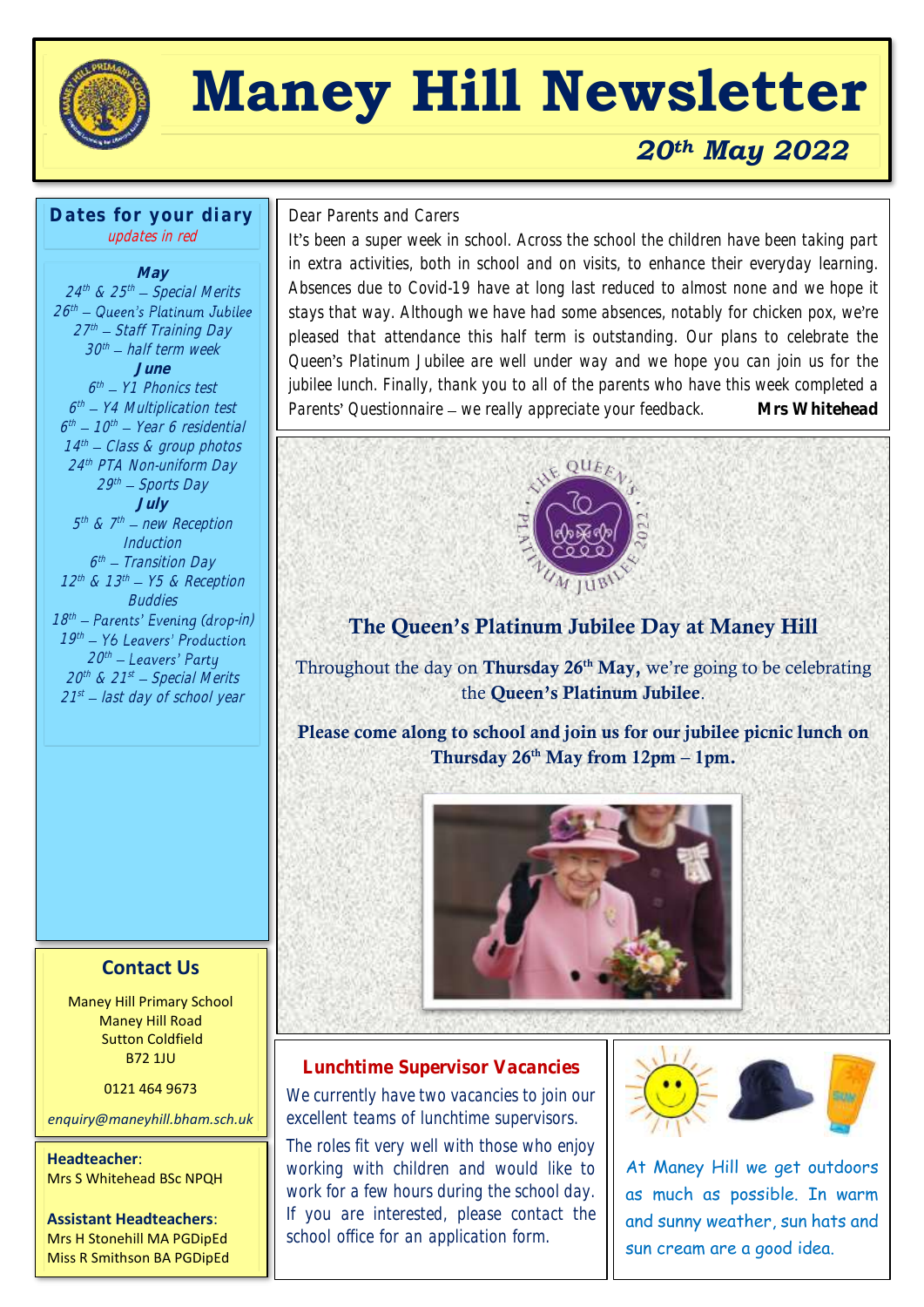#### **Attendance**

Well done to **1P** and **6W**, classes with the highest attendance in each key stage.

Both classes have an extra break as a reward for the highest attendance.

| $RMB - 92.3%$ | $RS - 93.5%$  |
|---------------|---------------|
| $1P - 96.4\%$ | $1R - 94.1\%$ |
| $2FS - 96.3%$ | $2G - 92.7%$  |
|               |               |
| $3B - 95.4\%$ | $3S - 95.3%$  |
| $4M - 93.2%$  | $4W - 95.3%$  |
| $5M - 98.4%$  | $5W - 98.4%$  |
| $6L - 94.1%$  | $6W - 98.9%$  |

Attendance this half term is an outstanding **95.3%**.

We aim for *at least* 95% attendance for every child<br>as it's important for children's learning and development to be in school as much as possible.

Please support your child by sending them to school every day, unless they are unwell or you have had a leave of absence authorised.

**Please book family holidays to fit in with the annual 13 weeks of school holidays.**

## *Merit Awards*

**RS Oliver Mann & Braw Mahmoud**

#### **RMB Henry Higgins & Gianluca Bettoli**

- **1P Ava Hawker-Hayes & Basil Elkhalifa**
- **1R Layla Bradford & Zia Mirza**
- **2G Sam Hawes & Jacob Eager**
- **2FS Alex Murphy & Anna Moore**
- **3S Lily Wardell & Jayden Fisher**
- **3B Whole Class**
- **4M Hannah Taylor & Sophie Young**
- **4W Seb Green & Phoebe Bowyer**
- **5W Daisy Tisdale-Brown & Isaac Aldridge**
- **5M Ellie Ward & Amelia Tisdale**
- **6L Sarem Rizwan & Fiona Bai**
- **6W Maisey Pollard & Nathan Ready**



#### **Year 5 Tennis Tournament**





On Wednesday, a group of Year 5s took part in a tennis tournament.

Although the children didn't make it past the group stages, they still played well and showed great sportsmanship! Some great games played were by all the children including; Daisy, Alexis, Simrit, Leo, Sajad, Samiya, Ryan and Sophia. They showed great teamwork and supported each other well throughout the matches.

**Miss Wood & Miss MacPhee**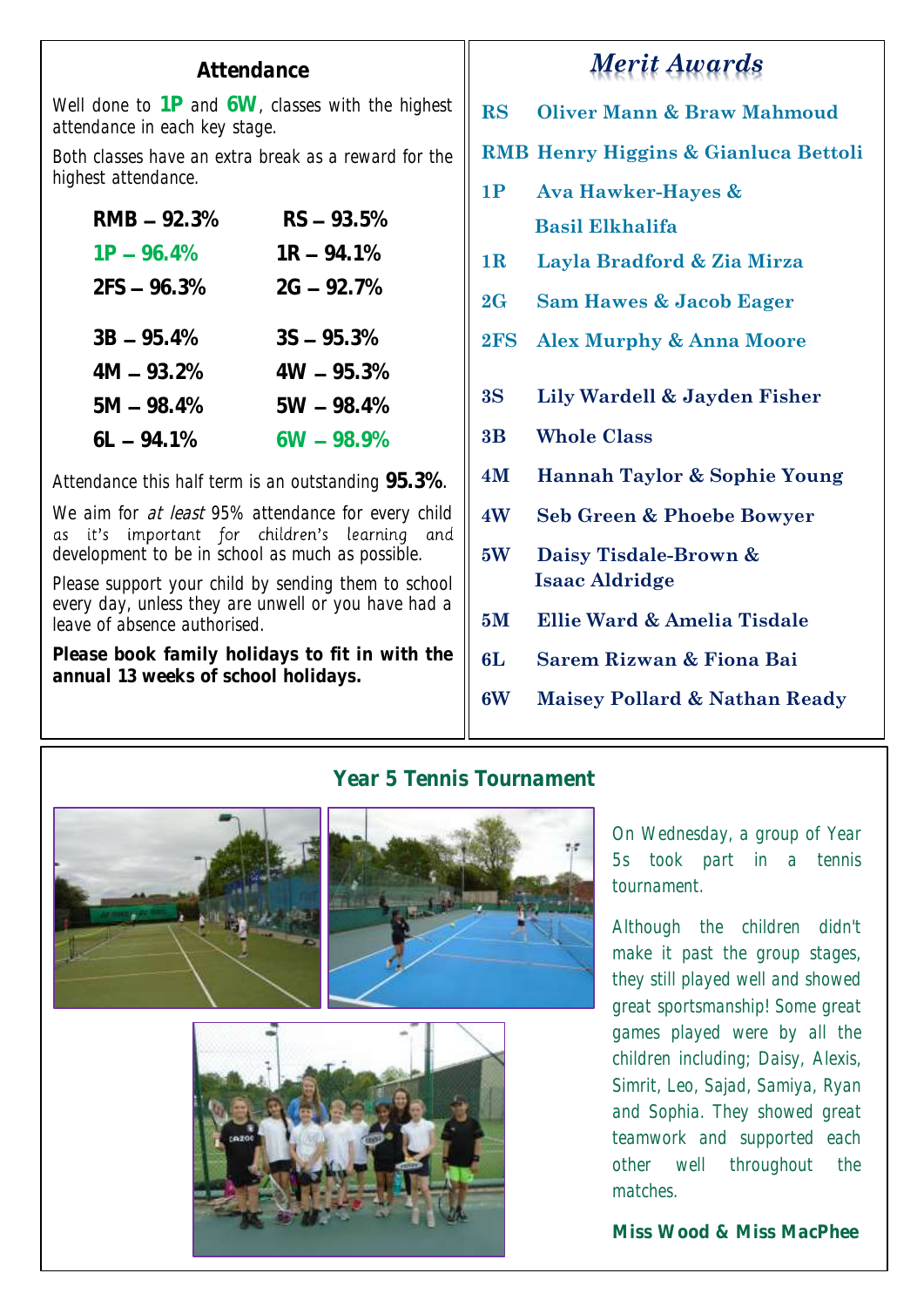#### **1P Inspire Workshop**

Thank you to everyone who came along to 1P's Inspire Workshop. The focus was on developing a 'mastery' of maths concepts learnt during Year 1.



## Next week's *Lunchtime Top Classes* **2FS & 5M**

#### **Excellent work from all of 3B!**

A big well done to all of 3B for their class assembly on weather and climate. Each and every one of them worked incredibly hard and performed amazingly, doing themselves, their parents and their teacher very proud.

**Miss Bull**

#### **A visit to Ash End Farm for Reception**



٦

Reception had their very first school trip to the farm, we had an excellent day learning all about different animals and their young.

First, we enjoyed our coach ride together and made sure we were all safely wearing our seatbelts.

When we arrived, we learnt about the importance of washing our hands after touching each animal. Then we got to stroke and hold chicks that had just hatched out of their shell.





We also got to feed a lamb who needed its milk bottle and finally we had some animal food to feed the goats.

**Miss Smithson and the Reception team**